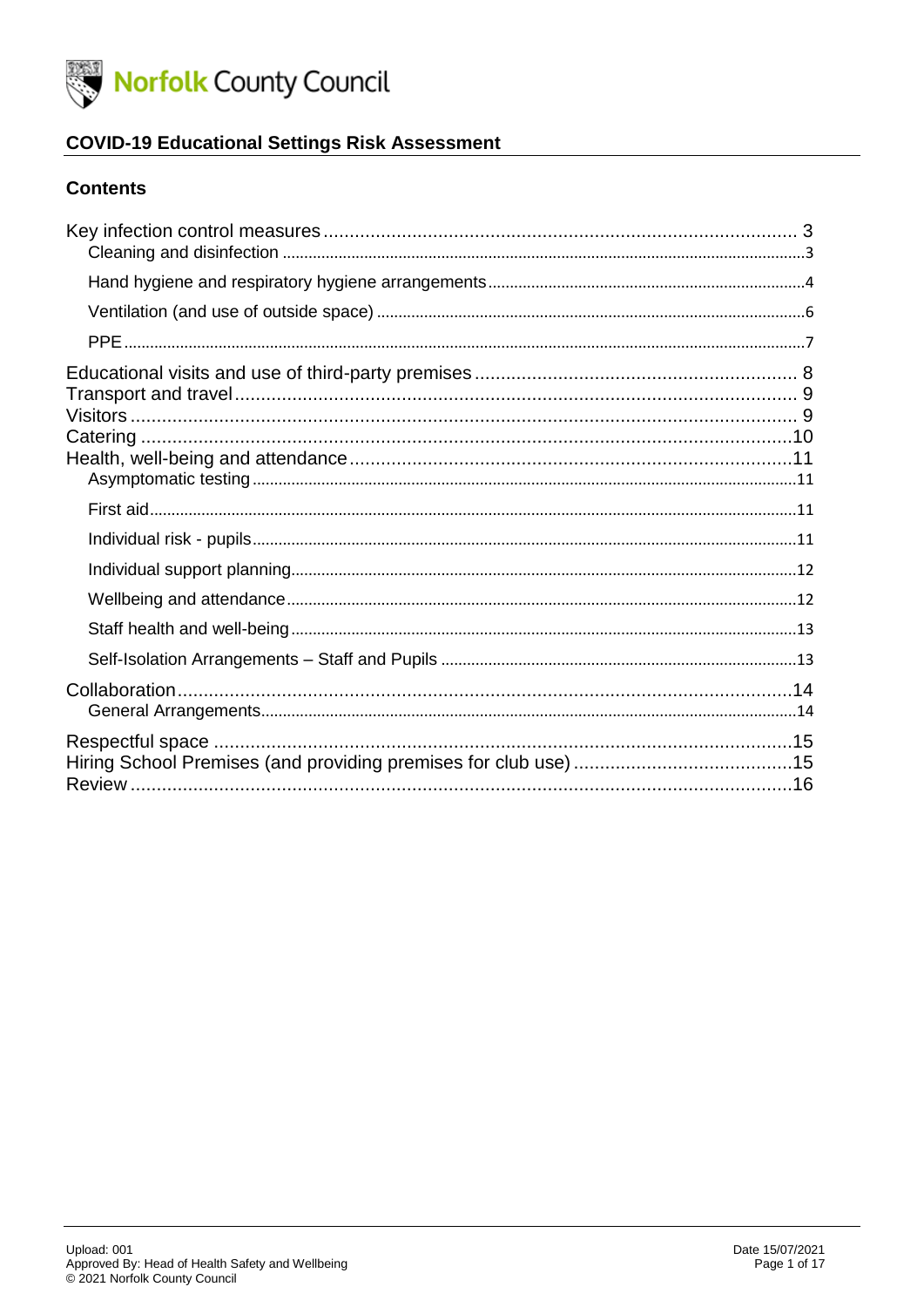

The health, safety and well-being of all staff and pupils is of utmost importance to us.

This template does not follow the traditional format for a risk assessment. It only covers the control measures needed to manage the risks presented by COVID-19 as low as is possible, in line with community risk levels, therefore the need for scoring or prioritising control implementation is negated. The measures relate to all the persons who may be affected at your setting staff, pupils and visitors. Settings are required to review the identified control measures and describe how they are implementing these in the notes box. Where a control measure does not apply to your setting you can delete the line or enter NA. You may need to add additional control measures specific to your setting, additional space is provided at the end of the form for this purpose.

The control measures that are now needed are very different to those that were previously required when the consequences associated with COVID-19 were significant. More information on the measures identified here is available in the Compliance Code for all educational settings.

Please note: all COVID-19 guidance is available through HR InfoSpace and Norfolk Schools

For ease of reference, changes that are made to this document are detailed below:

| Date of change | <b>Section, Page and Change</b>             |
|----------------|---------------------------------------------|
| 15/07/2021     | <b>New</b>                                  |
| 31/08/2021     | Updated sections                            |
|                | Educational visits for international travel |
|                | Visitors – key contractors                  |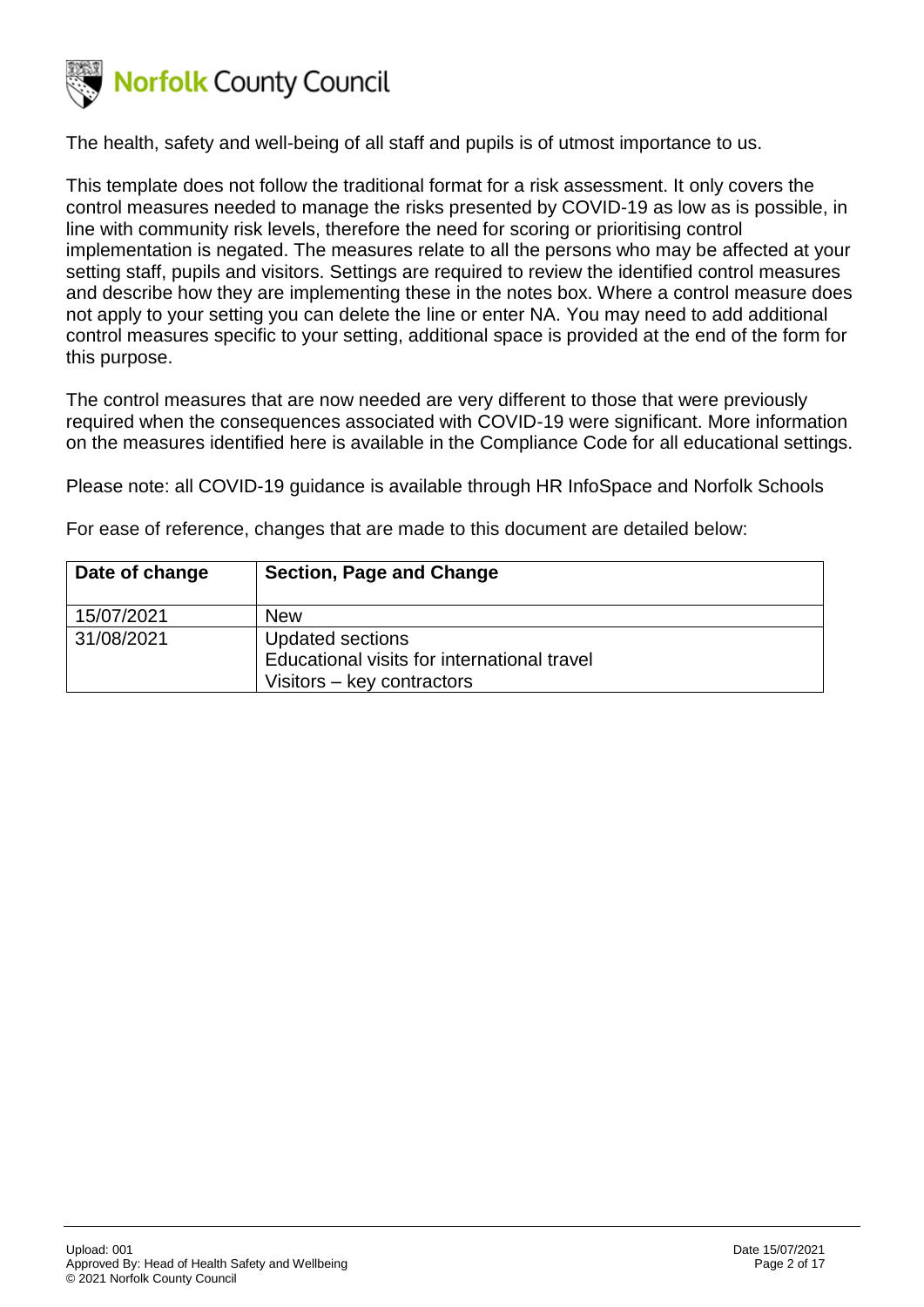

| Setting/Premises:               | <b>North Denes Primary School</b> |                          |              |
|---------------------------------|-----------------------------------|--------------------------|--------------|
| <b>Location:</b>                | <b>Great Yarmouth</b>             |                          |              |
| <b>Assessment Date:</b>         | 2/9/21                            | <b>Last Review Date:</b> | January 2021 |
| <b>Assessment completed by:</b> | <b>SLT</b>                        |                          |              |

Please describe how you have met with the required control measures in the "Notes and Further Information" column

### **Key infection control measures**

#### *Cleaning and disinfection*

<span id="page-2-1"></span><span id="page-2-0"></span>

| Item | Control measures<br>The setting has developed specific cleaning schedules for items                                                                                                                                                                                                                                                                                                                                                                                                                                                                                                                                                                                                                                                                                                                                                                                            | Yes / no /<br>not<br>applicable | Notes and further information<br>In reception Milton fluid used to wipe                                                                                                                                                                                                                                                                                                                                                                                                                                         | Date<br>required<br>and<br>completed |
|------|--------------------------------------------------------------------------------------------------------------------------------------------------------------------------------------------------------------------------------------------------------------------------------------------------------------------------------------------------------------------------------------------------------------------------------------------------------------------------------------------------------------------------------------------------------------------------------------------------------------------------------------------------------------------------------------------------------------------------------------------------------------------------------------------------------------------------------------------------------------------------------|---------------------------------|-----------------------------------------------------------------------------------------------------------------------------------------------------------------------------------------------------------------------------------------------------------------------------------------------------------------------------------------------------------------------------------------------------------------------------------------------------------------------------------------------------------------|--------------------------------------|
|      | that need cleaning and disinfection. The schedule details all items,<br>frequencies and who is responsible for this following the<br>information detailed in the compliance code. This includes:<br>Cleaning all touch points including those that that are fixed to<br>the premises (inside and out) twice a day<br>Equipment and resources are disinfected on a twice daily basis<br>as a minimum.<br>Soft furnishings are disinfected with a proprietary fabric<br>$\blacksquare$<br>disinfectant spray daily.<br>Frequency of cleaning and disinfection of equipment is<br>increased based on risk e.g. the number of different<br>users who are handling equipment and resources, the<br>ability of users to undertake effective hand hygiene<br>Consideration has been given to times of high use and<br>frequency of disinfection increased accordingly where possible. |                                 | toys and objects. Soft play items kept to<br>a minimum and fogged daily, dressing<br>up clothes washed twice weekly.<br>Outdoor areas cleaned daily with a mist<br>spray.<br>Classroom based learning resources<br>where possible will be allocated to<br>individual pupils (e.g bead strings).<br>Where equipment is shared within a<br>class, children will use hand sanitiser<br>before use.<br>Each class to have a supply of<br>disinfectant wipes<br>Staff to read cleaning instructions prior<br>to use. |                                      |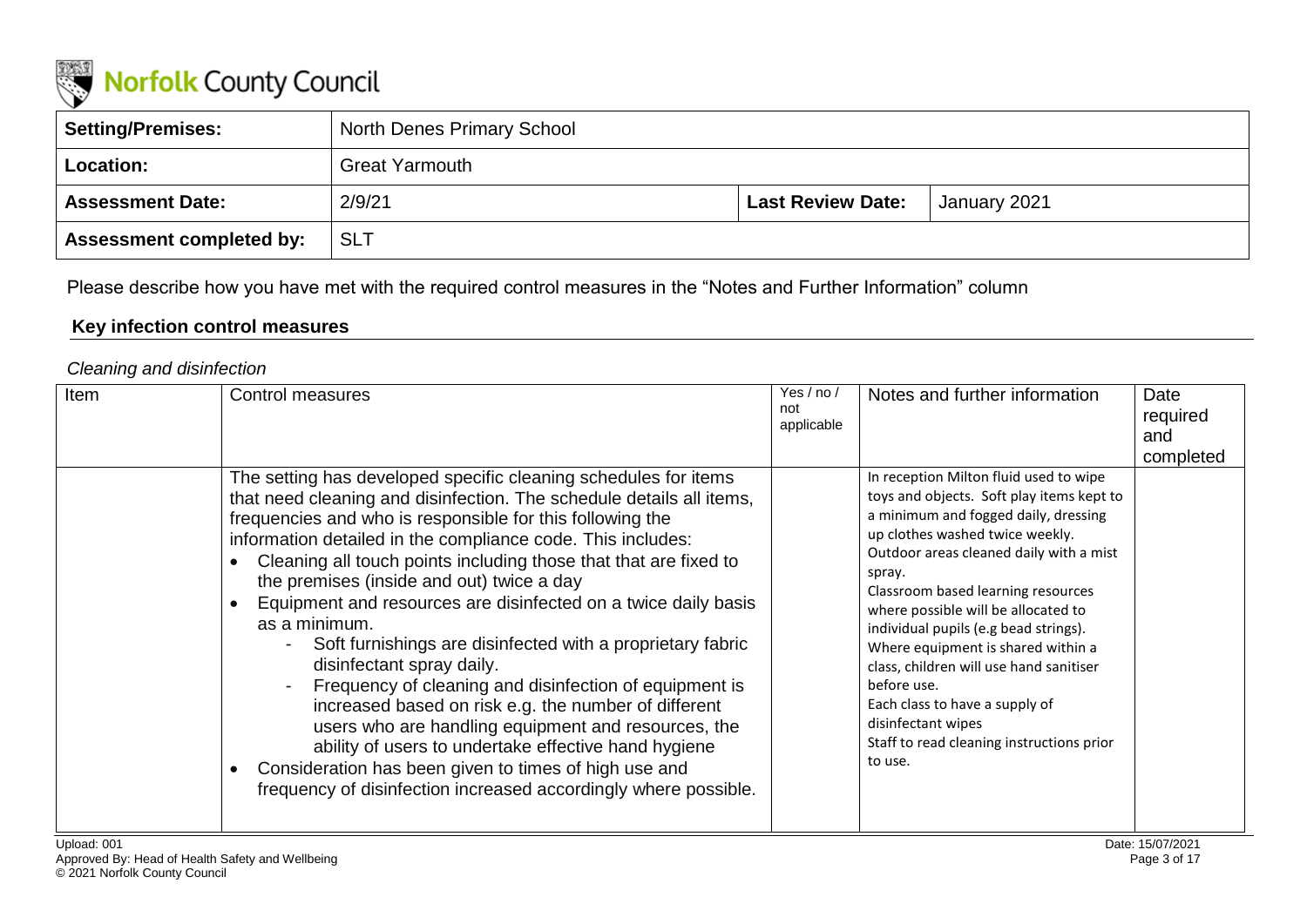

| Shared touch points in staff areas such as those on<br>microwaves, kettles, fridges and photocopiers are wiped down<br>before and after use                                                                                                                                                                                                                                                                                                                                                              | Disinfectant wipes for<br>photocopiers.<br>Disinfectant spray in staff areas.                                                          | 02/09/21 |
|----------------------------------------------------------------------------------------------------------------------------------------------------------------------------------------------------------------------------------------------------------------------------------------------------------------------------------------------------------------------------------------------------------------------------------------------------------------------------------------------------------|----------------------------------------------------------------------------------------------------------------------------------------|----------|
| If a surface is visibly dirty it is always cleaned prior to<br>disinfection.                                                                                                                                                                                                                                                                                                                                                                                                                             | Yes                                                                                                                                    | 02/09/21 |
| Different cleaning equipment is provided for kitchens, toilets,<br>classrooms and office areas.                                                                                                                                                                                                                                                                                                                                                                                                          | Yes                                                                                                                                    | 02/09/21 |
| All Staff who undertake cleaning:<br>Know the schedule information.<br>Have received relevant training/instruction<br>Will follow the instructions for cleaning products and<br>disinfectants to ensure it is effective to ensure that all of the<br>surface has disinfectant applied and not to wipe items dry<br>before the required contact time has been achieved.<br>Are provided with disinfectant wipes to enable them to clean<br>and disinfect contact points in teaching spaces and equipment. | Each class to have a supply of<br>disinfectant spray and a designated<br>cloth<br>Staff to read cleaning instructions prior<br>to use. | 02/09/21 |

## *Hand hygiene and respiratory hygiene arrangements*

<span id="page-3-0"></span>

| Hand hygiene | Staff are ensuring that hand hygiene is carried out more<br>frequently than normal (pupils and themself) in an age<br>appropriate way e.g. observing young pupils, instructing in the<br>class (How to hand rub and NHS guidance for handwashing).<br>Event related prompts are given to pupils by staffafter<br>before when as a more effective means of promoting hand<br>hygiene than fixed time prompts.<br>Supervision arrangements are in place to support pupils with<br>handwashing where it is needed.<br>Skin friendly wipes such as baby wipes are provided as an<br>alternative where children are not able to wash their hands due<br>to age or health conditions. | All children to be supervised washing<br>hands and do this 1 at a time when<br>possible. Sanitiser available in the<br>classroom.<br>Sessions to show them how to do this<br>effectively as part of lessons especially<br>for younger children.<br>Daily reminders about hand washing,<br>Use animation with younger age<br>groups.<br>Wash hands:<br>after using the toilet<br>before snacks<br>before lunch<br>Sanitise hands: | 02/09/21 |
|--------------|---------------------------------------------------------------------------------------------------------------------------------------------------------------------------------------------------------------------------------------------------------------------------------------------------------------------------------------------------------------------------------------------------------------------------------------------------------------------------------------------------------------------------------------------------------------------------------------------------------------------------------------------------------------------------------|----------------------------------------------------------------------------------------------------------------------------------------------------------------------------------------------------------------------------------------------------------------------------------------------------------------------------------------------------------------------------------------------------------------------------------|----------|
|--------------|---------------------------------------------------------------------------------------------------------------------------------------------------------------------------------------------------------------------------------------------------------------------------------------------------------------------------------------------------------------------------------------------------------------------------------------------------------------------------------------------------------------------------------------------------------------------------------------------------------------------------------------------------------------------------------|----------------------------------------------------------------------------------------------------------------------------------------------------------------------------------------------------------------------------------------------------------------------------------------------------------------------------------------------------------------------------------------------------------------------------------|----------|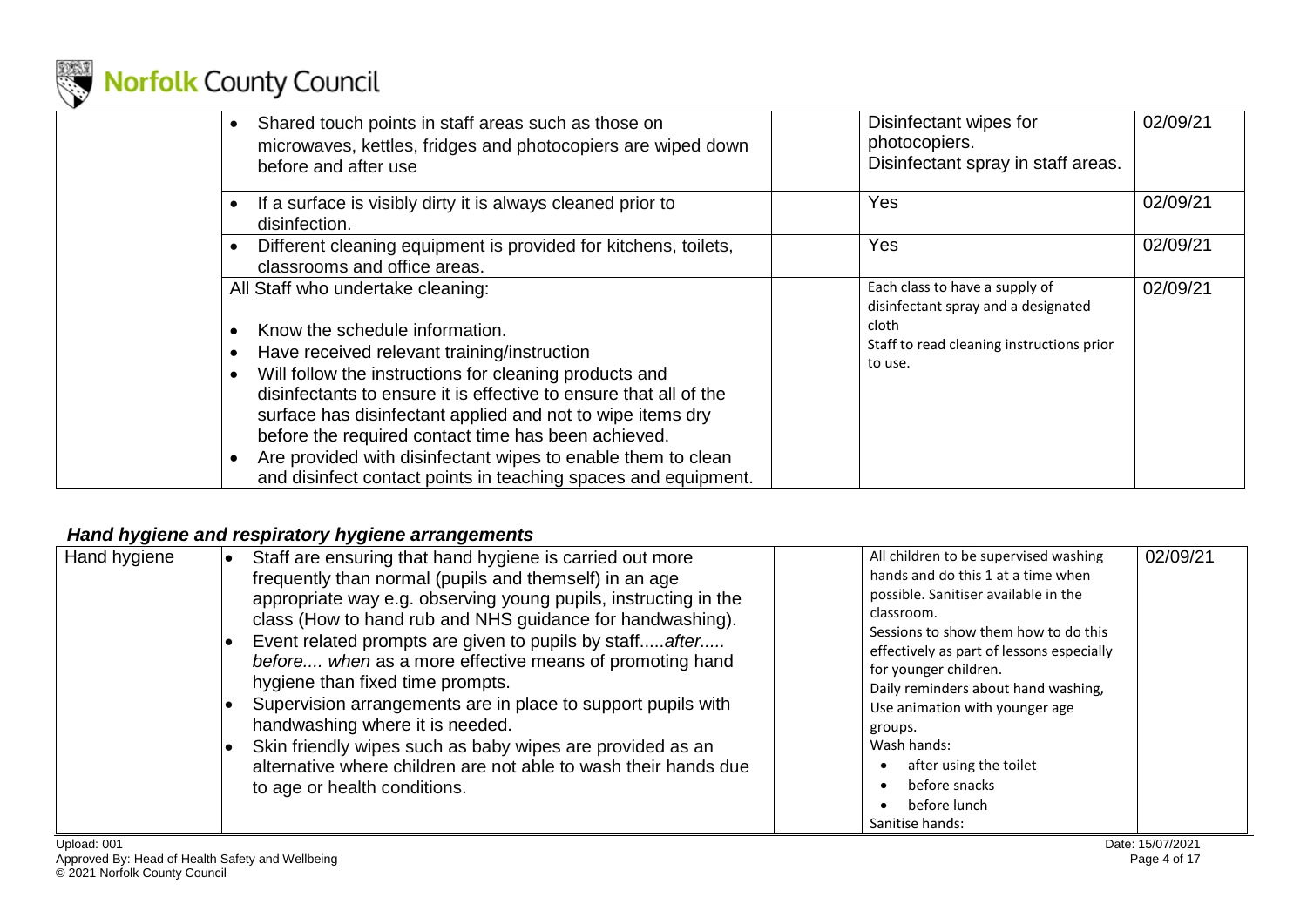

| Hand hygiene frequencies include: arrival, before and after<br>eating, before and after breaks, going to the toilet, before<br>leaving, after removing a face covering, after handling resources<br>(including those taken home) and at other identified intervals<br>determined by the setting in relation to the activities carried out.<br>Pupils and staff are aware of the need to avoid touching their<br>eyes, nose or mouth if hands have not been washed.<br>Staff and pupils have been advised to avoid wearing rings<br>(except for a plain band) in order to ensure thorough<br>handwashing.<br>Entrances are supervised on arrival in the morning to support<br>hand sanitising.<br>Staff, pupils (and parents) are advised that handwashing must<br>be carried out when they arrive at home | when entering school<br>$\bullet$<br>before and after using the toilet<br>before snacks<br>after break time<br>before lunch<br>$\bullet$<br>after lunch<br>$\bullet$<br>before leaving and at other<br>required intervals during the day.<br>Pupil work areas cleaned with anti-<br>bacterial spray when appropriate. |          |
|-----------------------------------------------------------------------------------------------------------------------------------------------------------------------------------------------------------------------------------------------------------------------------------------------------------------------------------------------------------------------------------------------------------------------------------------------------------------------------------------------------------------------------------------------------------------------------------------------------------------------------------------------------------------------------------------------------------------------------------------------------------------------------------------------------------|-----------------------------------------------------------------------------------------------------------------------------------------------------------------------------------------------------------------------------------------------------------------------------------------------------------------------|----------|
| Hand washing is carried out using running water (static bowls are<br>not used)                                                                                                                                                                                                                                                                                                                                                                                                                                                                                                                                                                                                                                                                                                                            | Yes                                                                                                                                                                                                                                                                                                                   | 02/09/21 |
| Hand dryers are efficient and effective in quick drying or have been<br>replaced with more efficient dryers or paper towels                                                                                                                                                                                                                                                                                                                                                                                                                                                                                                                                                                                                                                                                               | Yes                                                                                                                                                                                                                                                                                                                   | 02/09/21 |
| Consideration has been given to replacing traditional taps with easy<br>operating lever taps                                                                                                                                                                                                                                                                                                                                                                                                                                                                                                                                                                                                                                                                                                              | All taps are lever operated                                                                                                                                                                                                                                                                                           | 02/09/21 |
| Hand sanitiser points are provided at key locations around the<br>site including: at all entrance doors to the setting, at the at the<br>entrance to dining facilities, at points of high contact such as<br>near non-automatic doors in corridors, lifts and stairs,<br>classrooms, office facilities etc.<br>The location of sanitiser points is reviewed where there are<br>$\bullet$<br>changes to use of different areas of the premises.<br>Hand sanitiser points are checked regularly and stock<br>$\bullet$<br>replenished where necessary.                                                                                                                                                                                                                                                      | Yes                                                                                                                                                                                                                                                                                                                   | 02/09/21 |
| Consideration has been be given to outside points being provided<br>in a manner that enables removal and securing at the end of the<br>day e.g. on tables/temporary or movable stands etc.                                                                                                                                                                                                                                                                                                                                                                                                                                                                                                                                                                                                                | None outside but at all<br>entrances                                                                                                                                                                                                                                                                                  | 02/09/21 |
| Hand sanitiser is stored appropriately and safely according to pupil<br>age and individual risks. Where the provision of hand sanitiser                                                                                                                                                                                                                                                                                                                                                                                                                                                                                                                                                                                                                                                                   | Yes                                                                                                                                                                                                                                                                                                                   | 02/09/21 |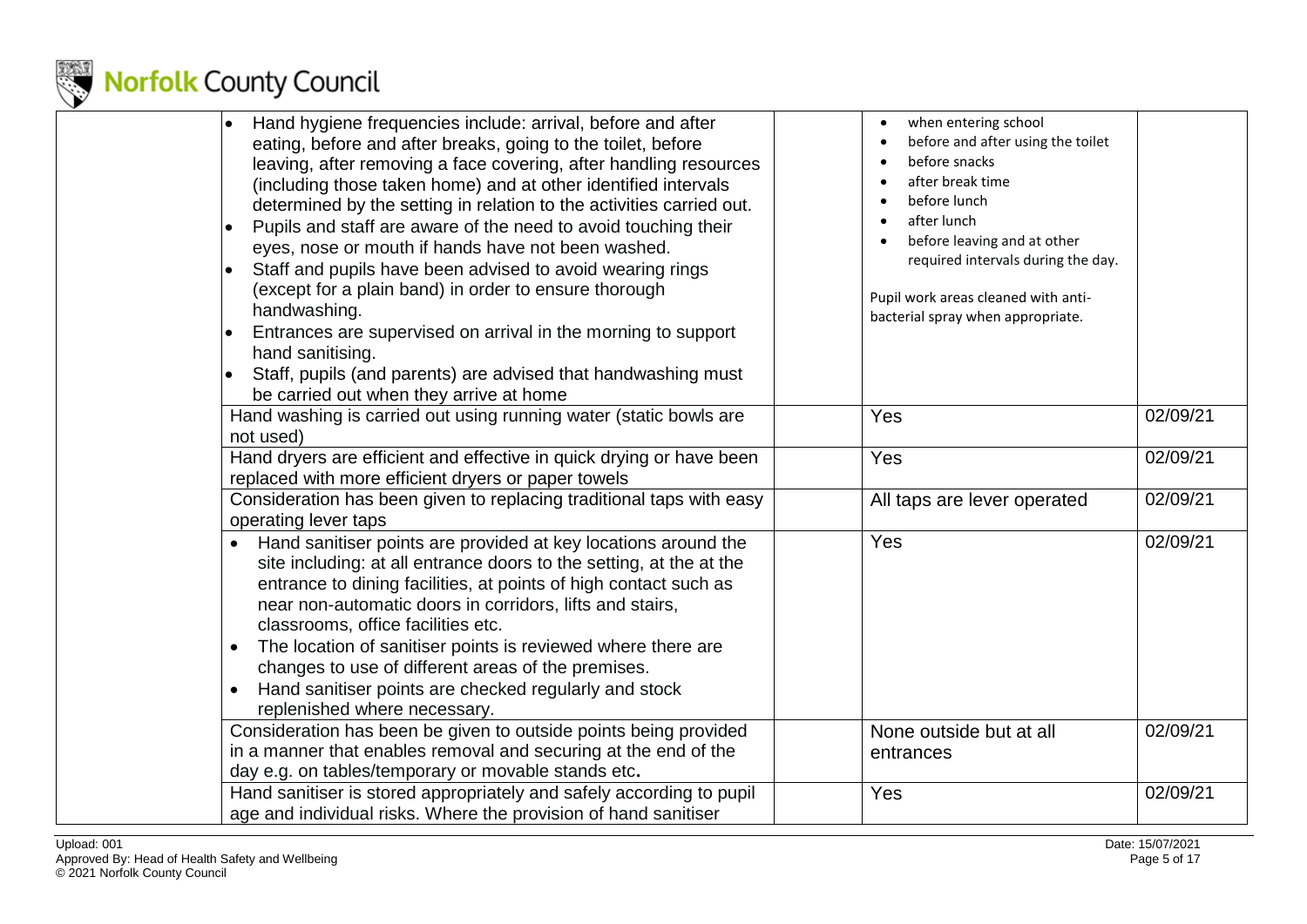

|                        | points presents a risk of ingestion, this risk is managed through<br>pupil supervision (contact will be made with Health, Safety and<br>Well-Being where this is not possible) |     |          |
|------------------------|--------------------------------------------------------------------------------------------------------------------------------------------------------------------------------|-----|----------|
| Respiratory<br>Hygiene | Tissues and waste bins are provided in classrooms and other<br>areas to ensure good respiratory hygiene.<br>Bins have lids and are emptied at the end of the day               | Yes | 02/09/21 |
|                        | All staff and pupils are regularly reminded about following Catch it,<br>Kill it, Bin it requirements.                                                                         | Yes | 02/09/21 |

### *Ventilation (and use of outside space)*

<span id="page-5-0"></span>

| Use of outside            | Outside space will be used where it is possible, for lunchtimes and<br>for meetings with staff and pupils, where well-ventilated spaces are                                                                                                                                                                                                                                                                                                       | No in=person assemblies unless<br>necessary – all on-line or in                                                                                                                               | 02/09/21 |
|---------------------------|---------------------------------------------------------------------------------------------------------------------------------------------------------------------------------------------------------------------------------------------------------------------------------------------------------------------------------------------------------------------------------------------------------------------------------------------------|-----------------------------------------------------------------------------------------------------------------------------------------------------------------------------------------------|----------|
| space                     | not available.                                                                                                                                                                                                                                                                                                                                                                                                                                    | class.                                                                                                                                                                                        |          |
| Increasing<br>ventilation | All areas of the premises have been reviewed including meeting<br>rooms and office spaces.<br>Mechanical ventilation has been checked to ensure it provides<br>$\bullet$<br>fresh air to rooms<br>Where installed, the setup of air conditioning systems has been<br>$\bullet$<br>reviewed and adjusted to maximise the intake of fresh air.<br>Where fresh air provision is not adequate windows are also<br>$\bullet$<br>opened in these areas. | New school building so all<br>systems effective<br>Air-conditioning systems in<br>nursery and old reception block<br>(ORB) – not to be used on<br>recirculation<br>Windows open in classrooms | 02/09/21 |
|                           | Doors and windows are kept open where possible and safe (in<br>$\bullet$<br>premises with no or limited fresh air mechanical ventilation<br>systems)<br>Non fire doors are secured in the open position<br>$\bullet$<br>Window restrictors are fitted where needed for premises user<br>$\bullet$<br>safety and to prevent unauthorised access.                                                                                                   | School has mechanical<br>ventilation system and CO2<br>monitors<br>Corridor doors are kept open<br>during the school day                                                                      | 02/09/21 |
|                           | During cooler weather:<br>Windows are fully opened before rooms are occupied and during<br>$\bullet$<br>breaks.                                                                                                                                                                                                                                                                                                                                   | Yes                                                                                                                                                                                           | 02/09/21 |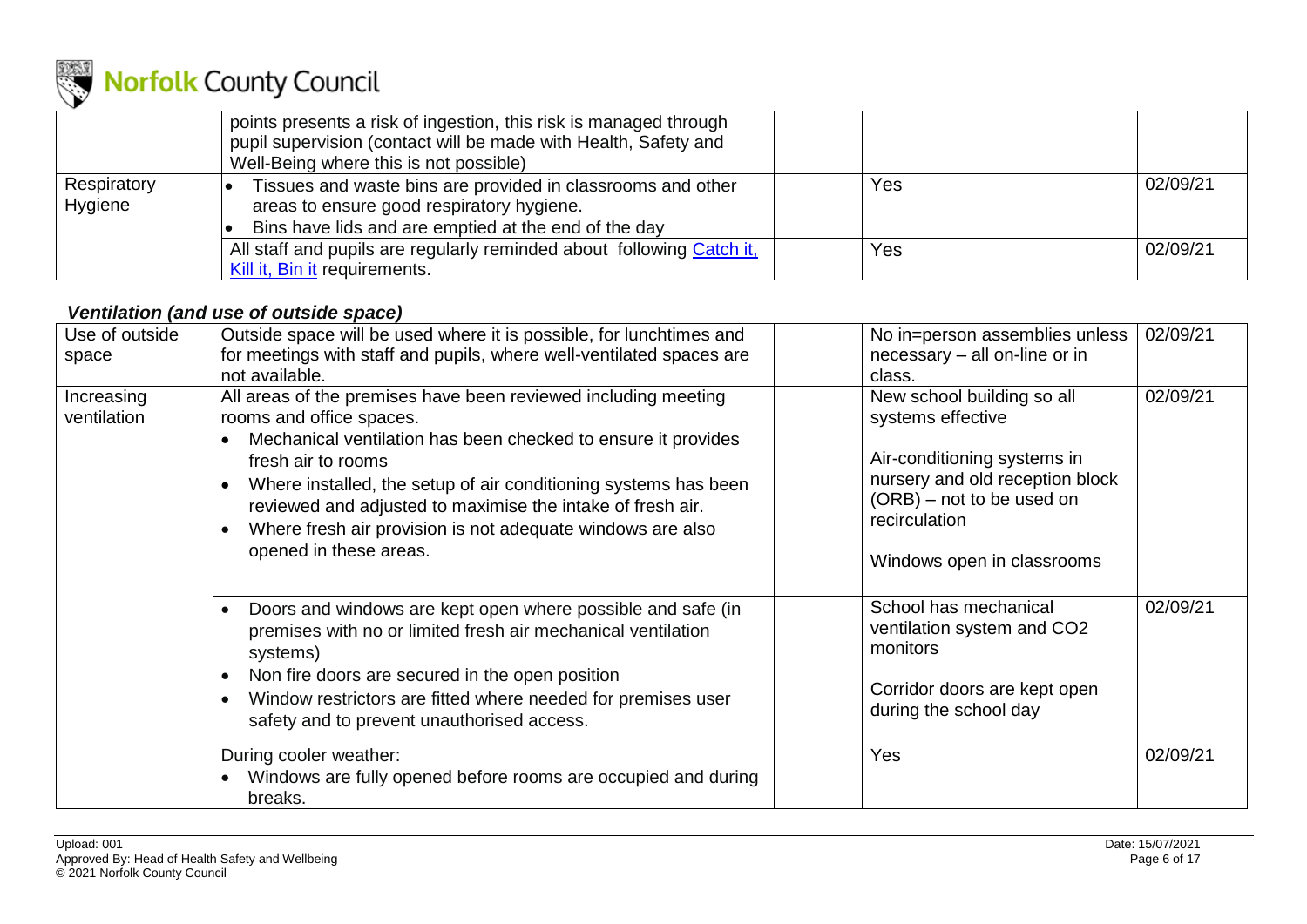

|                                                | Windows are kept partially open when rooms are in use, windows<br>$\bullet$<br>are selected that are not directly next to work areas/pupils desks<br>or high level windows are open fully and low level opened<br>partially                                                                                                                                                                                                                                                                                                                                                                                                                                                                                                                           |                                                                                                                                 |
|------------------------------------------------|-------------------------------------------------------------------------------------------------------------------------------------------------------------------------------------------------------------------------------------------------------------------------------------------------------------------------------------------------------------------------------------------------------------------------------------------------------------------------------------------------------------------------------------------------------------------------------------------------------------------------------------------------------------------------------------------------------------------------------------------------------|---------------------------------------------------------------------------------------------------------------------------------|
| Reassurance<br>measures                        | Consideration has been given to installing non-dispersive<br>$\bullet$<br>infrared (NDIR) CO <sub>2</sub> sensors in suitable spaces in order to<br>assess whether ventilation levels are adequate in line with the<br>compliance code                                                                                                                                                                                                                                                                                                                                                                                                                                                                                                                | 02/09/21<br>CO2 sensors are fitted in all<br>classrooms                                                                         |
| Using fans                                     | Where fans are needed in offices, discussion has taken place with<br>staff who use that space to agree terms of use.                                                                                                                                                                                                                                                                                                                                                                                                                                                                                                                                                                                                                                  | 02/09/21<br>No fans in use                                                                                                      |
|                                                | Where fans are needed in classrooms and other educational areas,<br>a decision for their use has been made by the Headteacher in<br>conjunction with staff.                                                                                                                                                                                                                                                                                                                                                                                                                                                                                                                                                                                           | 02/09/21<br>N/A                                                                                                                 |
| Rooms with no<br>direct source of<br>fresh air | Where rooms cannot be adequately ventilated (naturally or<br>mechanically), they have been taken out of use (subject to the below<br>improvements that can be made in some instances)<br>The room use has been modified to limit access to one person at<br>a time, provide space between occupation and reduce<br>occupancy time to 30 minutes or less<br>Equipment, machinery that prevent air circulating have been<br>relocated where possible<br>Tasks that take place in these areas have been reviewed, those<br>that increase generation of aerosols have been modified for<br>these areas (such as physical exertion).<br>Fans are not used in poorly ventilated areas<br>$\bullet$<br>Advise has been sought from HSW for using these areas | 02/09/21<br>Small group space used by Mrs<br>Bull to deliver 1:1 and small<br>group interventions is used with<br>the door open |

#### *PPE*

<span id="page-6-0"></span>

| <b>I DDF</b> | .<br><b>DDF</b><br>that<br>e is applied<br>i place to ensure :<br>quidance<br>are<br>andements <sup>1</sup> | Yes | 02/09/2 |
|--------------|-------------------------------------------------------------------------------------------------------------|-----|---------|
|              | d only.<br>: outlined<br>$\alpha$ the circumstances that a<br>in line<br>are<br>with                        |     |         |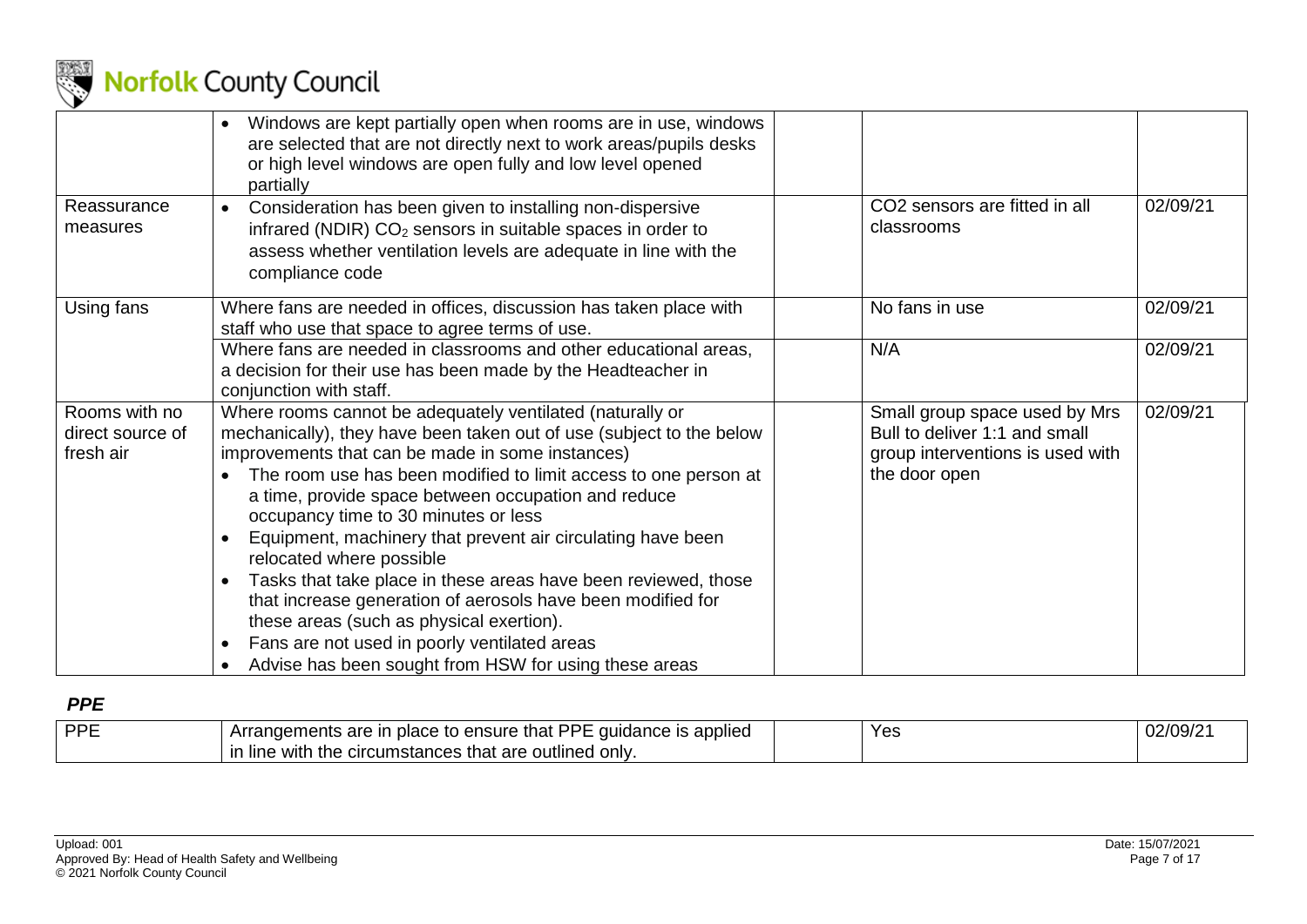

## **Educational visits and use of third-party premises**

<span id="page-7-0"></span>

| International visits | Bookings consider changes to the travel status that may occur<br>during a visit, taking account of travel legislation, insurance<br>cover and contingency planning<br>A separate risk assessment is completed for the trip,<br>considering public health advice that is in place both in the UK<br>and the country being visited including hygiene and ventilation<br>and all areas identified below.<br>All elements of the trip are considered including transport, trips<br>and accommodation.                                                                                                                                                                                                                                                                                                                                                                                                                                                                                                                                                                                                                                                                        | N/A | 02/09/21 |
|----------------------|--------------------------------------------------------------------------------------------------------------------------------------------------------------------------------------------------------------------------------------------------------------------------------------------------------------------------------------------------------------------------------------------------------------------------------------------------------------------------------------------------------------------------------------------------------------------------------------------------------------------------------------------------------------------------------------------------------------------------------------------------------------------------------------------------------------------------------------------------------------------------------------------------------------------------------------------------------------------------------------------------------------------------------------------------------------------------------------------------------------------------------------------------------------------------|-----|----------|
| All visits           | Staff involved in the risk assessment are familiar with the<br>$\bullet$<br>COVID-19 Educational Settings Compliance code and any<br>specific industry guidance that relates to the activity.<br>The provider has confirmed that they are managing the risk of<br>$\bullet$<br>COVID-19 via completion of the COVID-19 Third Party<br>Premises/Activities Declaration Form for Ed Settings or Good to<br>Go accreditation<br>Where appropriate, the third-party provider is involved in<br>planning arrangements.<br>Arrangements are in place to encourage Asymptomatic Testing<br>$\bullet$<br>for school staff before and after the visit<br>Arrangements are in place to obtain assurance from the venue<br>$\bullet$<br>regarding how staff participate in regular testing.<br>A thorough risk assessment is completed using the COVID-19<br>$\bullet$<br>General Risk Assessment Form in addition to the normal<br>process using Evolve and includes:<br>o Arrangements for cleaning, ventilation, maintenance of<br>personal hygiene and where possible keeping respectful<br>distance from others including other groups and<br>individuals using the facilities | Yes | 02/09/21 |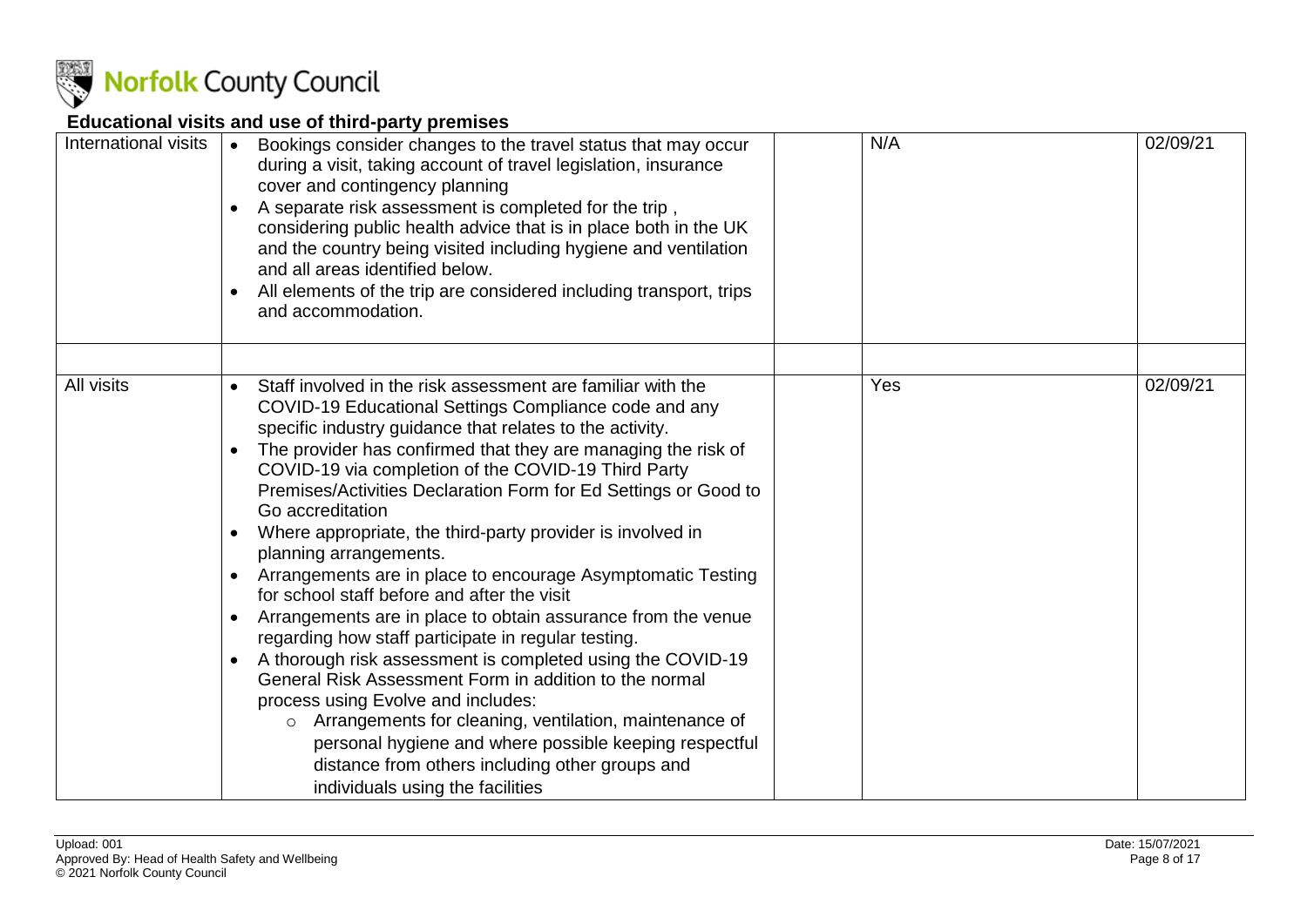

|                            | There is an appropriate level of insurance cover for the<br>$\circ$<br>visit<br>$\circ$ The venue has provided the school with visitor<br>information and briefings, including details of their<br>COVID-19 arrangements |     |          |
|----------------------------|--------------------------------------------------------------------------------------------------------------------------------------------------------------------------------------------------------------------------|-----|----------|
| Specific<br>considerations | Additional factors needed for children (and staff) with SEND and<br>medical conditions have been considered.<br>There are contingency plans in place, for example, to respond<br>to symptoms developing in the group.    | Yes | 02/09/21 |

#### **Transport and travel**

| Public and school | Pupils, parents and staff have been advised not to use school                                                                                                                                                                                                                            | Yes | 02/09/21 |
|-------------------|------------------------------------------------------------------------------------------------------------------------------------------------------------------------------------------------------------------------------------------------------------------------------------------|-----|----------|
| transport         | transport if they have symptoms                                                                                                                                                                                                                                                          |     |          |
|                   | Pupils, parents and staff have been advised to wash or sanitise<br>their hands before and after using transport services and following<br>guidance for the removal of face coverings where worn.                                                                                         | Yes | 02/09/21 |
|                   | Windows are opened during journeys where it is safe to do so                                                                                                                                                                                                                             | Yes | 02/09/21 |
|                   | Cleaning arrangements follow the COVID-19 Compliance Code for<br>all Educational Settings.                                                                                                                                                                                               | Yes | 02/09/21 |
|                   | Staff do not transport a symptomatic pupil (unless specifically in<br>relation to a residential setting)                                                                                                                                                                                 | Yes | 02/09/21 |
|                   | Staff continue to use face coverings when using school<br>transport unless exempt from doing so<br>Pupils, parents/carers are advised to follow transport provider<br>requirements to wear face coverings<br>Staff are encouraged to wear face coverings when using public<br>transport. | Yes | 02/09/21 |

#### <span id="page-8-0"></span>**Visitors**

<span id="page-8-1"></span>

| <br>, are<br>separated from<br>staff and<br>time<br>occur so<br>VISItS<br>⊥ne<br>that<br>VISItors<br>$\sim$<br>- Trom<br>ັບເ | Yes | $02/09/2^3$ |
|------------------------------------------------------------------------------------------------------------------------------|-----|-------------|
| where possible.<br>pubils                                                                                                    |     |             |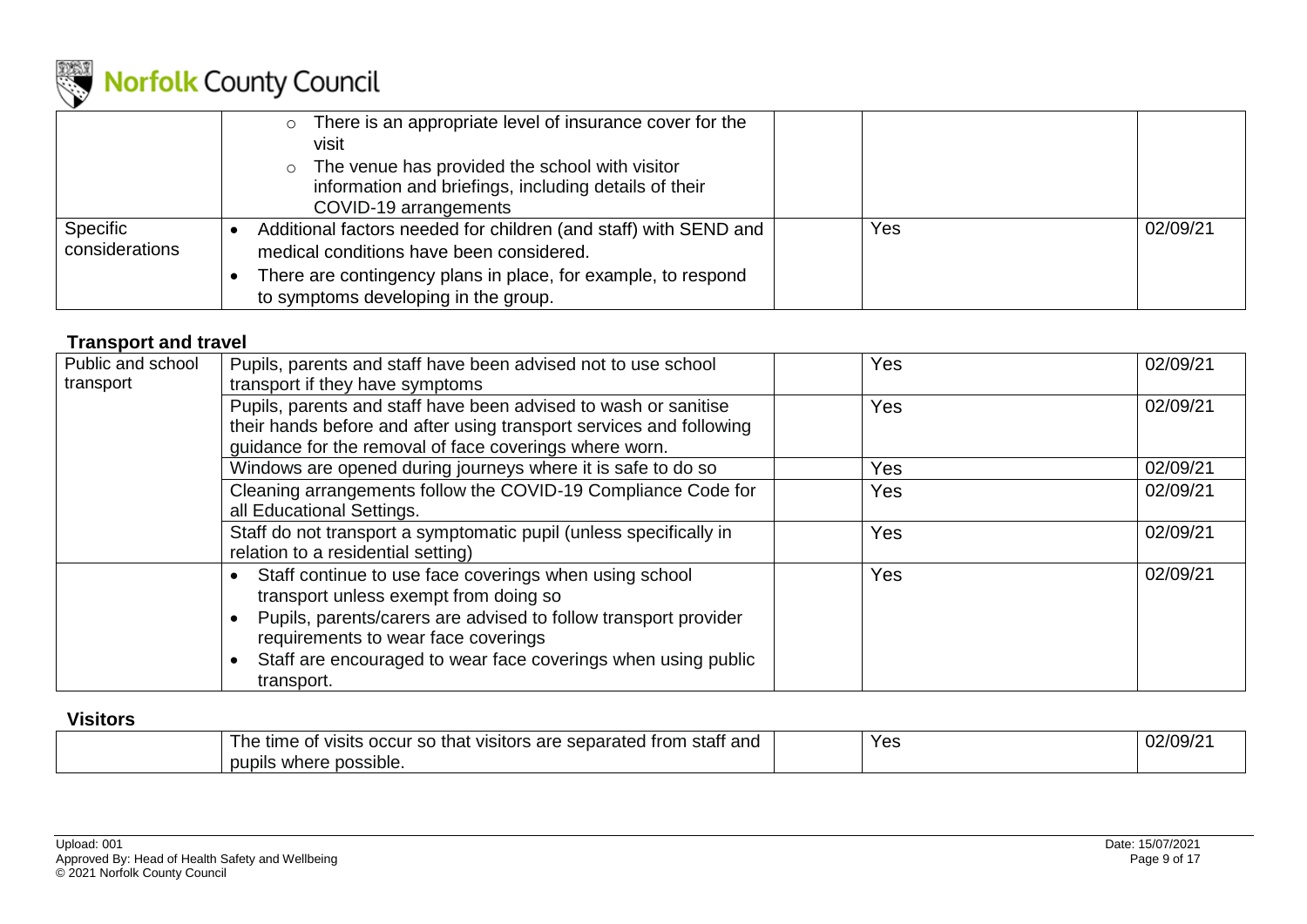

|                 | Visits are managed to encourage space creation e.g. through<br>meeting in outside spaces or large well ventilated rooms with<br>furniture spread out                                                                                                                                                                        | Yes | 02/09/21 |
|-----------------|-----------------------------------------------------------------------------------------------------------------------------------------------------------------------------------------------------------------------------------------------------------------------------------------------------------------------------|-----|----------|
|                 | Visitors are advised of the following in advance:<br>That you encourage participation in asymptomatic testing<br>Specific arrangements for the meeting, for example, applying<br>respectful distancing where it is possible.<br>To leave the setting immediately if they develop symptoms<br>Hand shaking should be avoided | Yes | 02/09/21 |
|                 | On arrival visitors will be:<br>Provided with relevant site information<br>$\bullet$<br>Asked to perform hand hygiene<br>$\bullet$<br>Asked to confirm that they do not have symptoms no matter how<br>$\bullet$<br>mild or are currently required to isolate.                                                              | Yes | 02/09/21 |
|                 | A QR code is in place for events involving large numbers of visitors.                                                                                                                                                                                                                                                       | N/A | 02/09/21 |
|                 | Consideration is given to the layout and use of the reception area<br>and meeting rooms, for example, chairs are moved further apart<br>and sitting side by side where possible.                                                                                                                                            | Yes | 02/09/21 |
| Key contractors | Key contractors are aware of the control measures in place prior<br>$\bullet$<br>to visiting the site.<br>Key contractors confirm that they have completed a risk<br>$\bullet$<br>assessment prior to their visit.                                                                                                          | Yes | 02/09/21 |

### **Catering**

<span id="page-9-0"></span>

| Where catering services are contracted, the setting has ensured  | Yes | 02/09/21 |
|------------------------------------------------------------------|-----|----------|
| that the service is following the relevant government guidance.  |     |          |
| Directly provided catering services follow the principles of the | Yes | 02/09/21 |
| Educational Settings Compliance Code and relevant government     |     |          |
| quidance                                                         |     |          |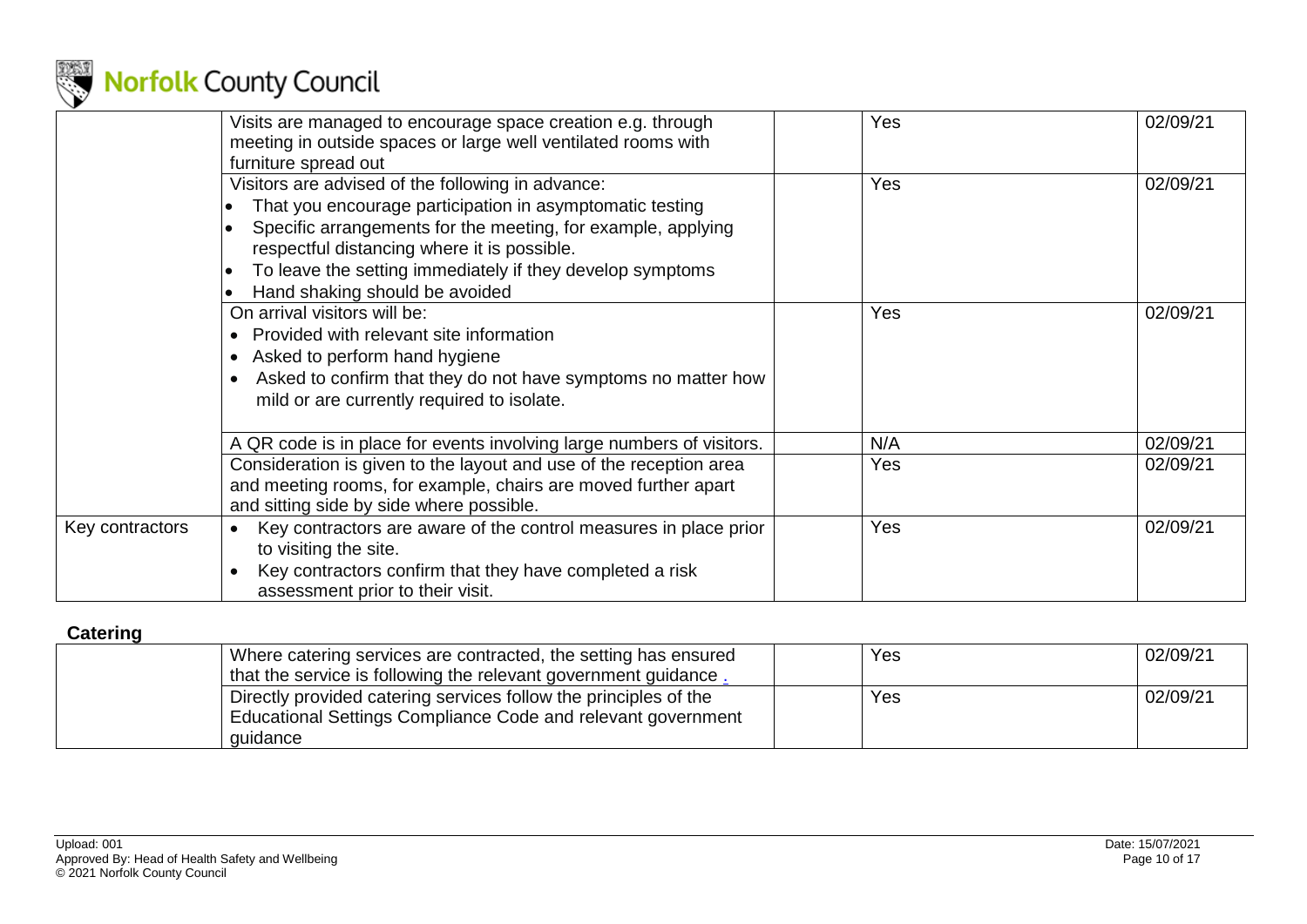

#### *Asymptomatic testing*

| Autumn return | Staff are encouraged to continue to test twice weekly until<br>$\bullet$<br>notified. | Yes | 02/09/21 |
|---------------|---------------------------------------------------------------------------------------|-----|----------|
|               |                                                                                       |     |          |
|               |                                                                                       |     |          |
|               |                                                                                       |     |          |
|               |                                                                                       |     |          |
|               |                                                                                       |     |          |
|               |                                                                                       |     |          |
|               |                                                                                       |     |          |
| Vaccination   | Where eligible, staff are encouraged to participate in the                            | Yes | 02/09/21 |
|               | vaccination programme.                                                                |     |          |

#### <span id="page-10-1"></span><span id="page-10-0"></span>*First aid*

| -irsi<br>aid<br>$\sim$ $\sim$<br>all | MIT<br>⊩irsւ<br>quidance is followed.<br>Aid<br>ו -שו<br>. | Yes | 02/09/2 |
|--------------------------------------|------------------------------------------------------------|-----|---------|
| settings                             |                                                            |     |         |

## *Individual risk - pupils*

<span id="page-10-3"></span><span id="page-10-2"></span>

| Clinically<br>extremely<br>l vulnerable                 | Pupils will attend unless they are advised not to by GP or<br>Clinician. Specific recommendations will be assessed where<br>required. | Yes | 02/09/21         |
|---------------------------------------------------------|---------------------------------------------------------------------------------------------------------------------------------------|-----|------------------|
| Increase risk<br>  including ethnicity<br>and pregnancy | Individual risk assessments will be carried out for pupils who<br>are at an increased risk                                            | Yes | 02/09/21         |
| Upload: 001                                             |                                                                                                                                       |     | Date: 15/07/2021 |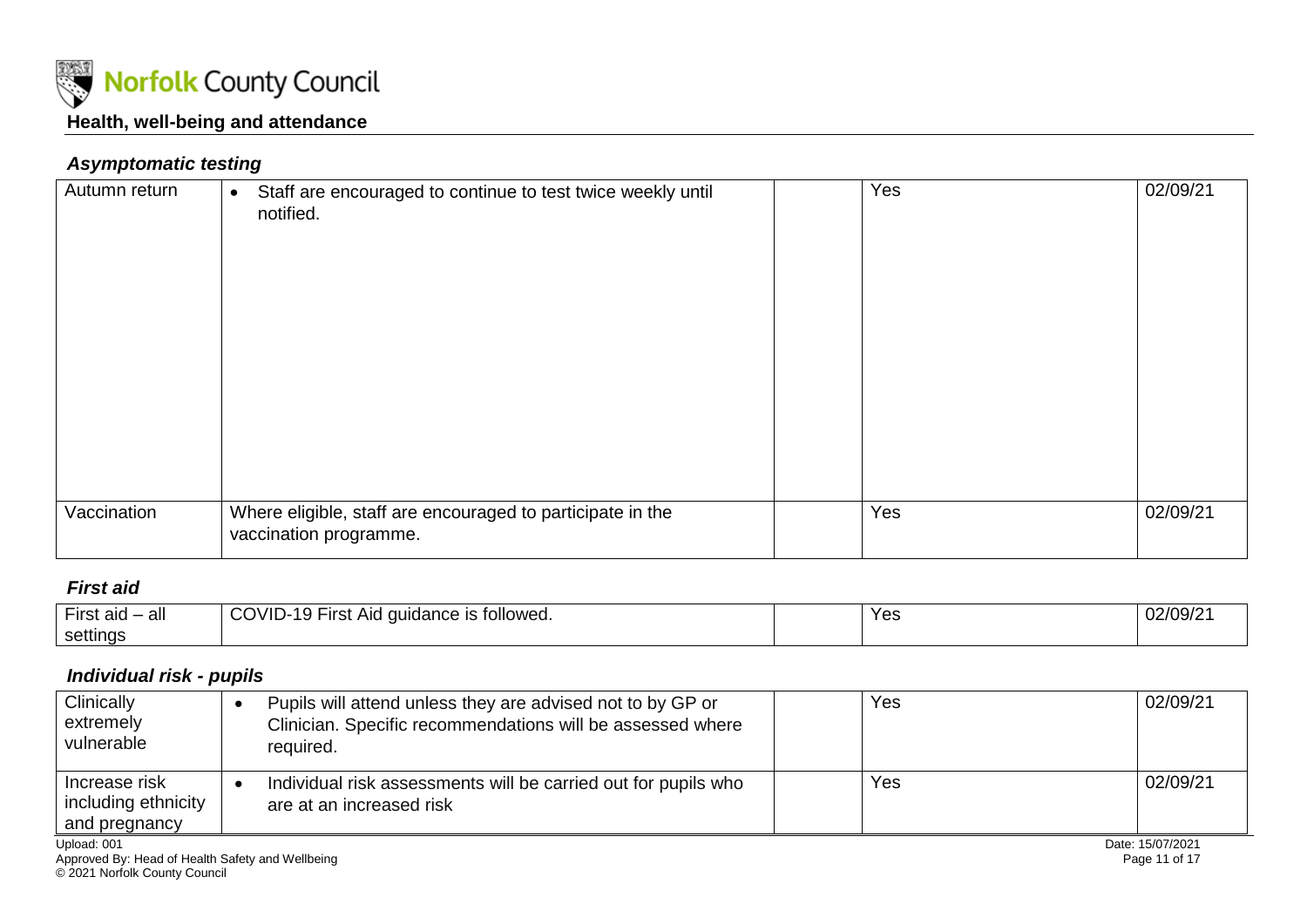

| Aerosol    | A specific assessment is in place supported by the young | N/A | 02/09/21 |
|------------|----------------------------------------------------------|-----|----------|
| generating | persons health professional and following Ed Settings    |     |          |
| procedures | Guidance on APG's Educational Settings Guidance on AGP's |     |          |

## *Individual support planning*

| Increased                                         | The measures detailed in Guidance to Support Positive Behaviour                                                                                                                                                                                                                                                                                            | Yes                                        | 02/09/21 |
|---------------------------------------------------|------------------------------------------------------------------------------------------------------------------------------------------------------------------------------------------------------------------------------------------------------------------------------------------------------------------------------------------------------------|--------------------------------------------|----------|
| supportive                                        | have been implemented.                                                                                                                                                                                                                                                                                                                                     |                                            |          |
| measures for<br>pupils/<br>psychological<br>needs | Individual Support plans have been reviewed for pupils where<br>required, for example for pupils who are: less able to report<br>symptoms; cannot follow strict hygiene; display behaviours that are<br>challenging to manage in the current context and require close<br>contact tasks. Plans are agreed with staff (parent and pupil where<br>required). | Pupils in Orchard have<br>individual plans | 02/09/21 |
|                                                   | Support plans include:<br>Ensuring that staff increase their level of self protection,<br>Ensure that the pupil washing their hands before and after<br>where able to or use skin friendly handwipes before and after<br>Checking that the person does not have symptoms as detailed<br>in the compliance code.                                            | <b>Yes</b>                                 | 02/09/21 |
|                                                   | Staff are aware of the required infection control measures and<br>understanding that the normal PPE that would have previously<br>been used is still required.                                                                                                                                                                                             | <b>Yes</b>                                 | 02/09/21 |

#### <span id="page-11-0"></span>*Wellbeing and attendance*

<span id="page-11-1"></span>

| Pupil well-being,<br>mental health and<br>behaviour | Arrangements are in place to ensure that pupils are appropriately<br>supported in relation to mental health and well-being difficulties,<br>promoting and supporting mental health and well-being in schools<br><u>is used.</u> | Yes - school Well-Being Service   02/09/21 |          |
|-----------------------------------------------------|---------------------------------------------------------------------------------------------------------------------------------------------------------------------------------------------------------------------------------|--------------------------------------------|----------|
|                                                     | Existing arrangements are followed for supporting students who are<br>distressed and where safeguarding issues come to light.                                                                                                   | Yes                                        | 02/09/21 |
|                                                     | Available resources are used to identify and support students and<br>staff who exhibit signs of distress.                                                                                                                       | Yes                                        | 02/09/21 |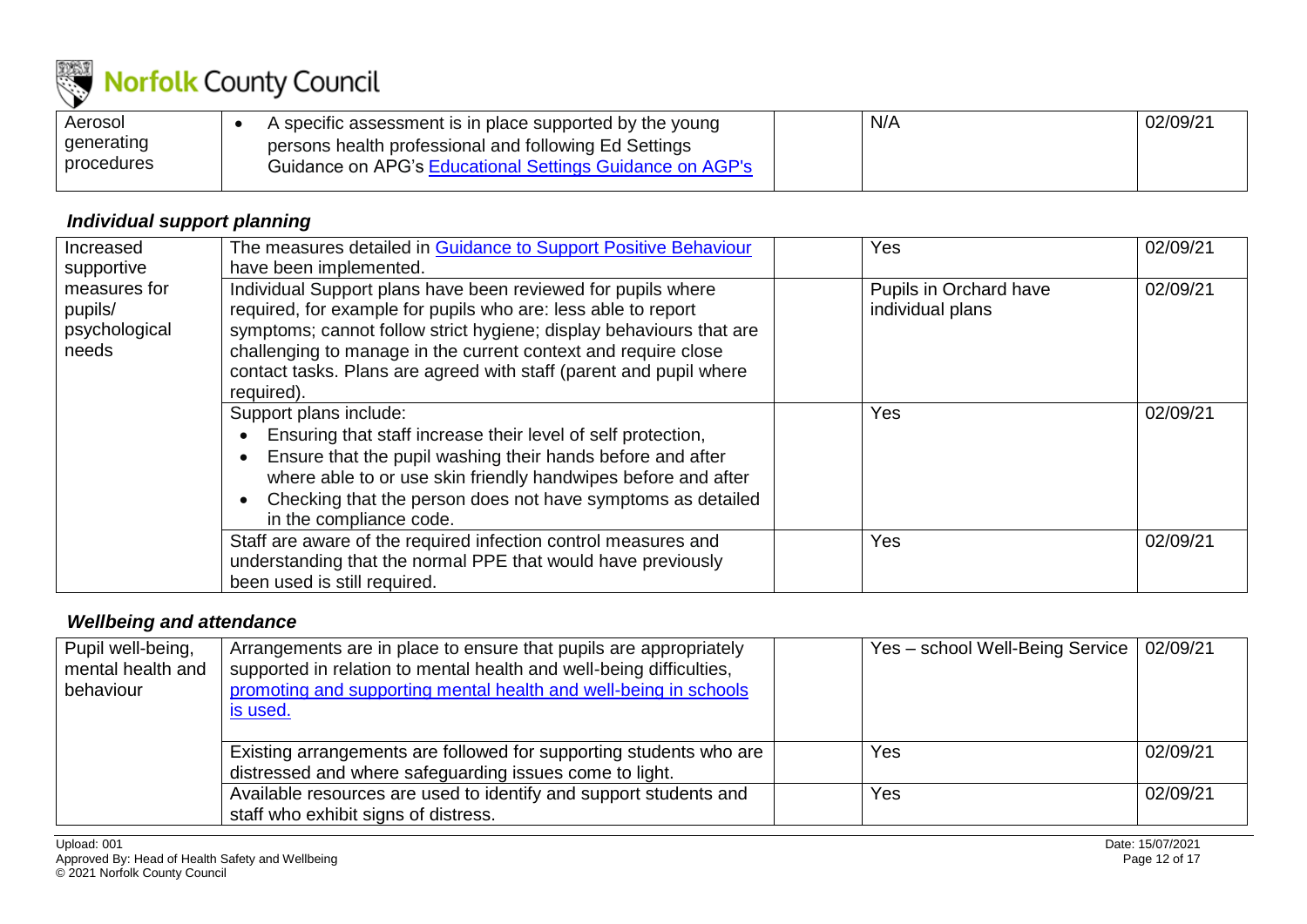

|                  | Behaviour relating to COVID controls will be managed as it<br>normally would in order to encourage universal hygiene and safety | Yes | 02/09/21 |
|------------------|---------------------------------------------------------------------------------------------------------------------------------|-----|----------|
|                  |                                                                                                                                 |     |          |
|                  | arrangements.                                                                                                                   |     |          |
| Where attendance | The setting will discuss and provide reassurance of the measures                                                                | Yes | 02/09/21 |
| is impacted      | in place with pupils and parents/carers.                                                                                        |     |          |

#### *Staff health and well-being*

| Individual<br>assessment | All staff requiring a specific risk assessment have been<br>identified, risk assessments have been undertaken in line with<br>COVID-19 Your health and your safety when working in<br>educational settings and the template provided is used to record<br>conversations and agreed control measures. | N/A                      | 02/09/21 |
|--------------------------|------------------------------------------------------------------------------------------------------------------------------------------------------------------------------------------------------------------------------------------------------------------------------------------------------|--------------------------|----------|
| Wellbeing                | Suitable supportive measures have been put in place for staff, for<br>example, how to obtain well-being support                                                                                                                                                                                      | Yes – see summary RA doc | 02/09/21 |

#### *Self-Isolation Arrangements – Staff and Pupils*

<span id="page-12-1"></span><span id="page-12-0"></span>

| Symptoms                                                        | Staff know to go home as soon as possible if they develop<br>symptoms of COVID-19<br>Pupils know what the main symptoms are and who to report to if<br>they develop symptoms, no matter how mild and staff will<br>ensure that they go home as soon as possible<br>Staff check with pupils regarding symptoms on their arrival and<br>remain vigilant for developing symptoms throughout the day<br>Anyone who has developed symptoms and cannot go home<br>immediately will wait in the designated room<br>Arrangements are in place for the management of pupils who<br>are not able to communicate their symptoms and staff are<br>aware of these arrangements e.g. temperature checks | Yes | 02/09/21                          |
|-----------------------------------------------------------------|-------------------------------------------------------------------------------------------------------------------------------------------------------------------------------------------------------------------------------------------------------------------------------------------------------------------------------------------------------------------------------------------------------------------------------------------------------------------------------------------------------------------------------------------------------------------------------------------------------------------------------------------------------------------------------------------|-----|-----------------------------------|
| Self-isolation<br>criteria                                      | Staff and pupils know that isolation arrangements must be followed:                                                                                                                                                                                                                                                                                                                                                                                                                                                                                                                                                                                                                       | Yes | 02/09/21                          |
|                                                                 | Where notified by NHS Test and Trace                                                                                                                                                                                                                                                                                                                                                                                                                                                                                                                                                                                                                                                      |     |                                   |
| Upload: 001<br>Approved By: Head of Health Safety and Wellbeing |                                                                                                                                                                                                                                                                                                                                                                                                                                                                                                                                                                                                                                                                                           |     | Date: 15/07/2021<br>Page 13 of 17 |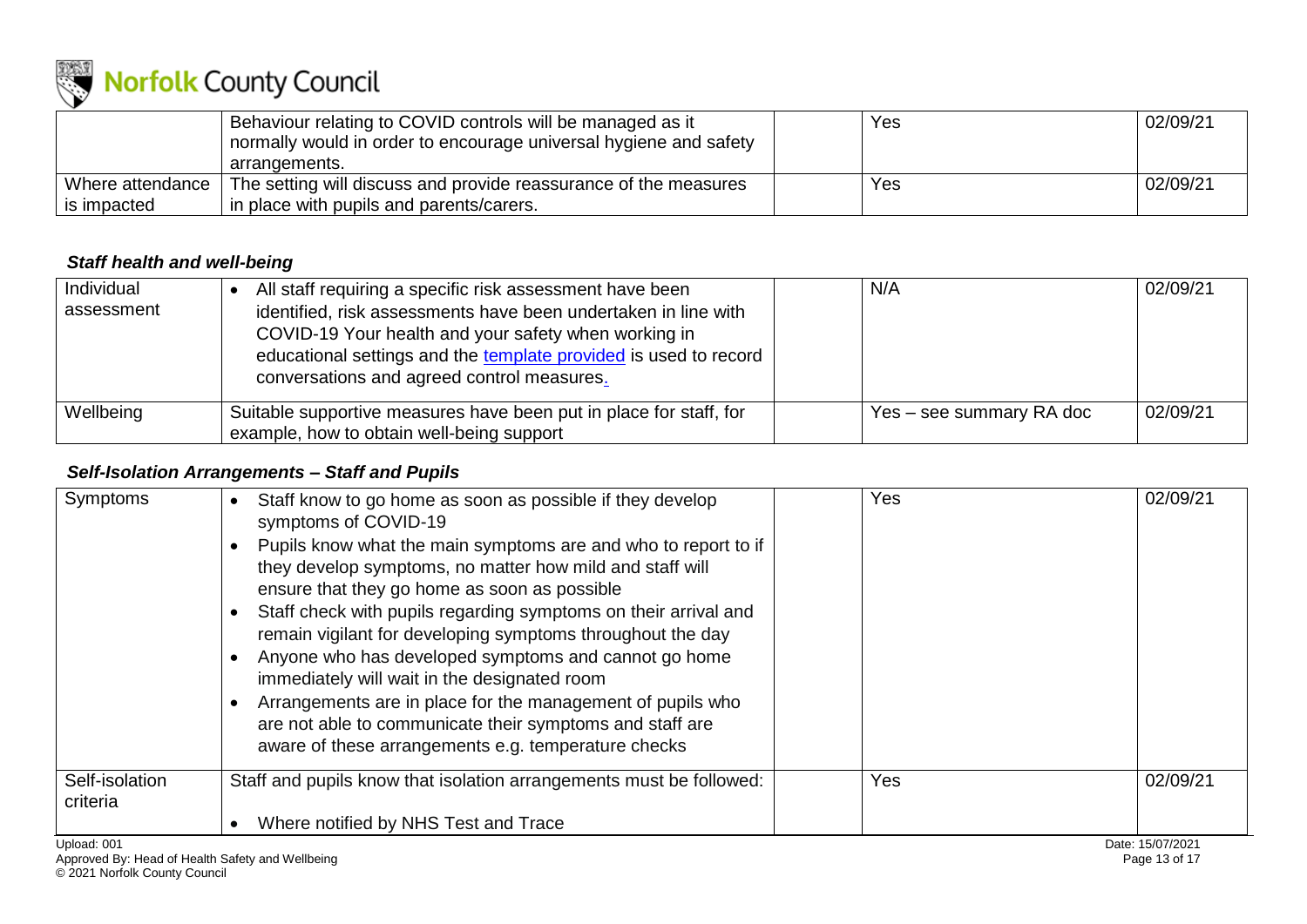

| In line with travel - Entering the UK   |  |  |
|-----------------------------------------|--|--|
| If the person has COVID-19 symptoms     |  |  |
| On receiving a positive LFD or PCR test |  |  |

## **Collaboration**

### *General Arrangements*

<span id="page-13-1"></span><span id="page-13-0"></span>

| General<br>Arrangements                  | Arrangements have been put in place to ensure communication<br>and collaboration between pupils, staff, staff representatives<br>(e.g. unions) and parents.<br>Communication routes are publicised and have been formally<br>planned.                                                                                                                                 | Yes. For parents, there are year<br>group emails, school absence<br>telephone line, adults at the<br>gate, school ping. | 02/09/21 |
|------------------------------------------|-----------------------------------------------------------------------------------------------------------------------------------------------------------------------------------------------------------------------------------------------------------------------------------------------------------------------------------------------------------------------|-------------------------------------------------------------------------------------------------------------------------|----------|
|                                          | Where required the setting has added additional information<br>that has been identified in this risk assessment.                                                                                                                                                                                                                                                      | Yes                                                                                                                     | 02/09/21 |
|                                          | Parents have been communicated with regarding external<br>wraparound care and extra-curricular providers, outlining the<br>measures to look out for and the guidance for parents and carers<br>has been shared to support their decision making                                                                                                                       | Yes                                                                                                                     | 02/09/21 |
|                                          | The arrangements that have been put in place have considered<br>additional and inclusive support measures where needed, for<br>example, easy read and additional language versions are provided<br>as necessary.                                                                                                                                                      | Yes                                                                                                                     | 02/09/21 |
| All staff instruction<br>and involvement | • Staff have been instructed on the nature of COVID-19 and the<br>reasons that control measures have changed (as outlined in the<br>compliance code)<br>Local arrangements identified in this risk assessment have been<br>$\bullet$<br>discussed with all staff and they have confirmed they<br>understand the reason for the control measures that are<br>required. | Yes                                                                                                                     | 02/09/21 |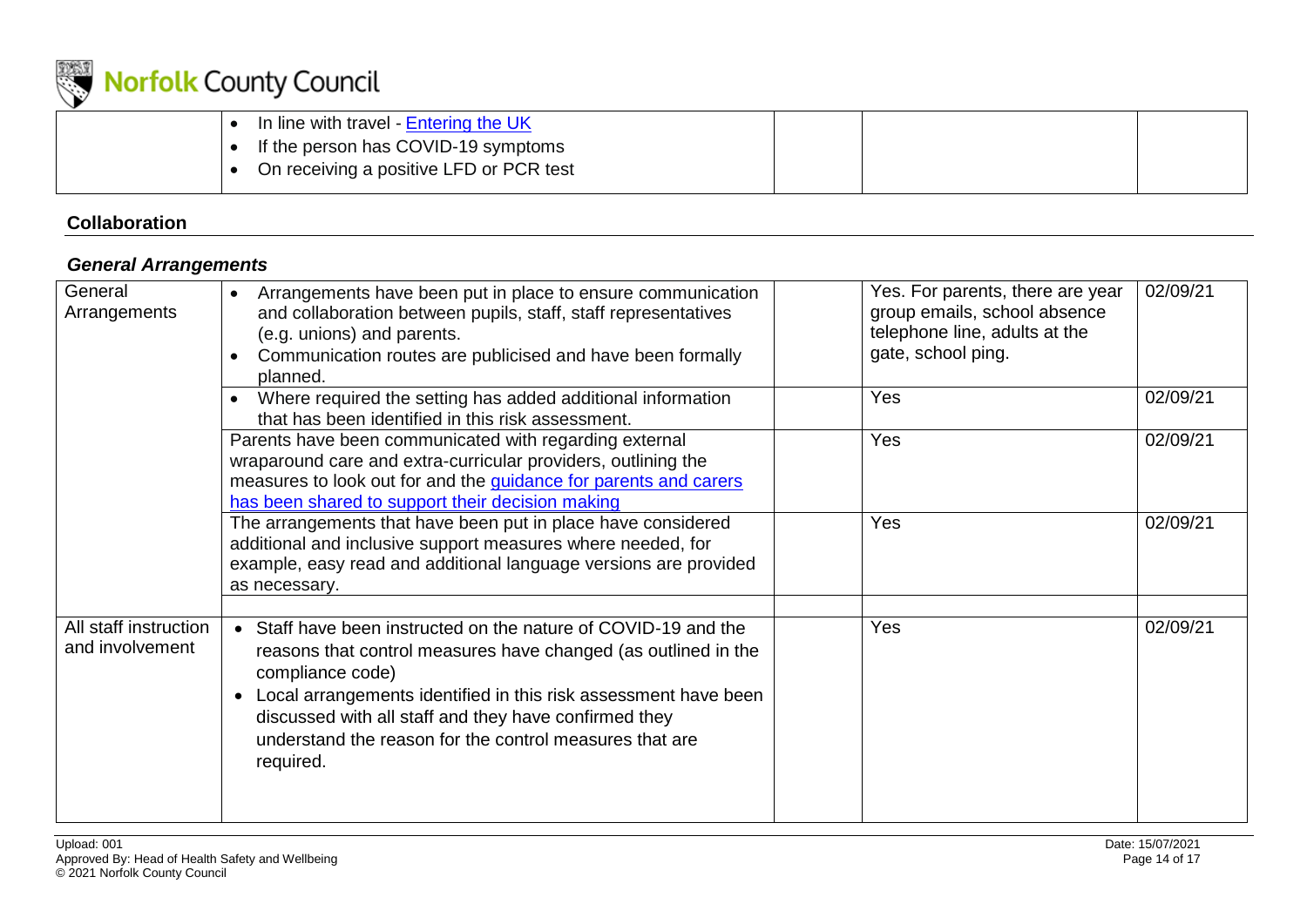

| • A record is maintained by the setting which details all of the<br>specific areas of instruction and training that have been<br>provided for all members of staff.<br>All staff have confirmed that they are confident in applying the<br>control measures identified in this assessment.<br>• Staff have been involved in the practical implementation of this<br>risk assessment (remotely where they are currently not in the<br>setting).<br>• Staff have been given the opportunity to discuss and resolve<br>any concerns that they have. | Risk assessments and staff info<br>all on Google Drive | 02/09/21 |
|--------------------------------------------------------------------------------------------------------------------------------------------------------------------------------------------------------------------------------------------------------------------------------------------------------------------------------------------------------------------------------------------------------------------------------------------------------------------------------------------------------------------------------------------------|--------------------------------------------------------|----------|
| Staff have been advised that there is no need for anything other<br>than normal personal hygiene and washing of clothing following a<br>day in school.                                                                                                                                                                                                                                                                                                                                                                                           | Yes                                                    | 02/09/21 |
| The setting has ensured that particular attention has been paid to<br>new/inexperienced staff, trainees and those with additional<br>significant role changes.                                                                                                                                                                                                                                                                                                                                                                                   | Yes                                                    | 02/09/21 |

## **Respectful space**

| Consideration has been given to where respectful space can be | Yes | 02/09/21 |
|---------------------------------------------------------------|-----|----------|
| maintained between people including:                          |     |          |
| Utilisation of online meetings and training where applicable  |     |          |
| Keeping numbers minimised for in person meetings and training |     |          |
| Reduction of pinch points and areas of congestion             |     |          |
| Furniture in areas such as reception, meeting rooms, staff    |     |          |
| rooms and offices has been rearranged to prevent face to face |     |          |
| working and support respectful space where possible           |     |          |

## <span id="page-14-1"></span><span id="page-14-0"></span>**Hiring School Premises (and providing premises for club use)**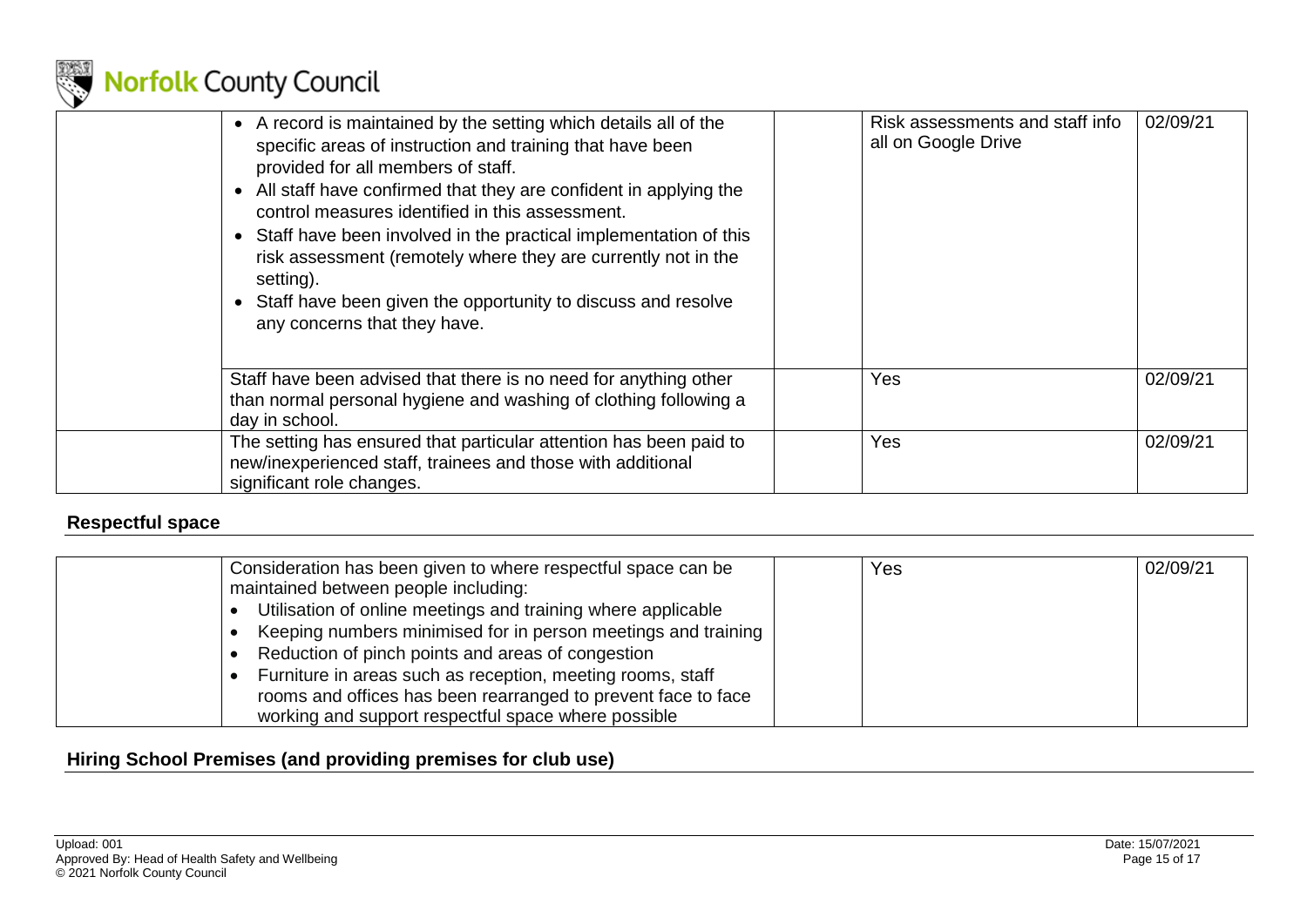

| Cleaning and disinfection requirements are established for all<br>areas used (premises and equipment)                                                                                      | Yes - hirers follow their own<br>risk assessment. School hall<br>cleaned before pupils enter in<br>the morning | 02/09/21 |
|--------------------------------------------------------------------------------------------------------------------------------------------------------------------------------------------|----------------------------------------------------------------------------------------------------------------|----------|
| Information about ventilation requirements is provided to the<br>user                                                                                                                      | Yes                                                                                                            | 02/09/21 |
| The school and user have agreed and confirmed their<br>responsibilities prior to use,<br>The hirer has confirmed that they are following COVID-19<br>control measures for their activities | Yes                                                                                                            | 02/09/21 |

#### **Review**

| Arrangements are in place to monitor the control measures to ensure<br>that they are:                   | Yes - reviewed by SLT on a<br>regular basis. Staff given<br>opportunity to comment and | 02/09/21 |
|---------------------------------------------------------------------------------------------------------|----------------------------------------------------------------------------------------|----------|
| Effective<br>Working as planned<br>Updated appropriately (reflecting updates to the compliance<br>code) | feedback.                                                                              |          |

#### *Any other actions that are not listed above*

<span id="page-15-0"></span>